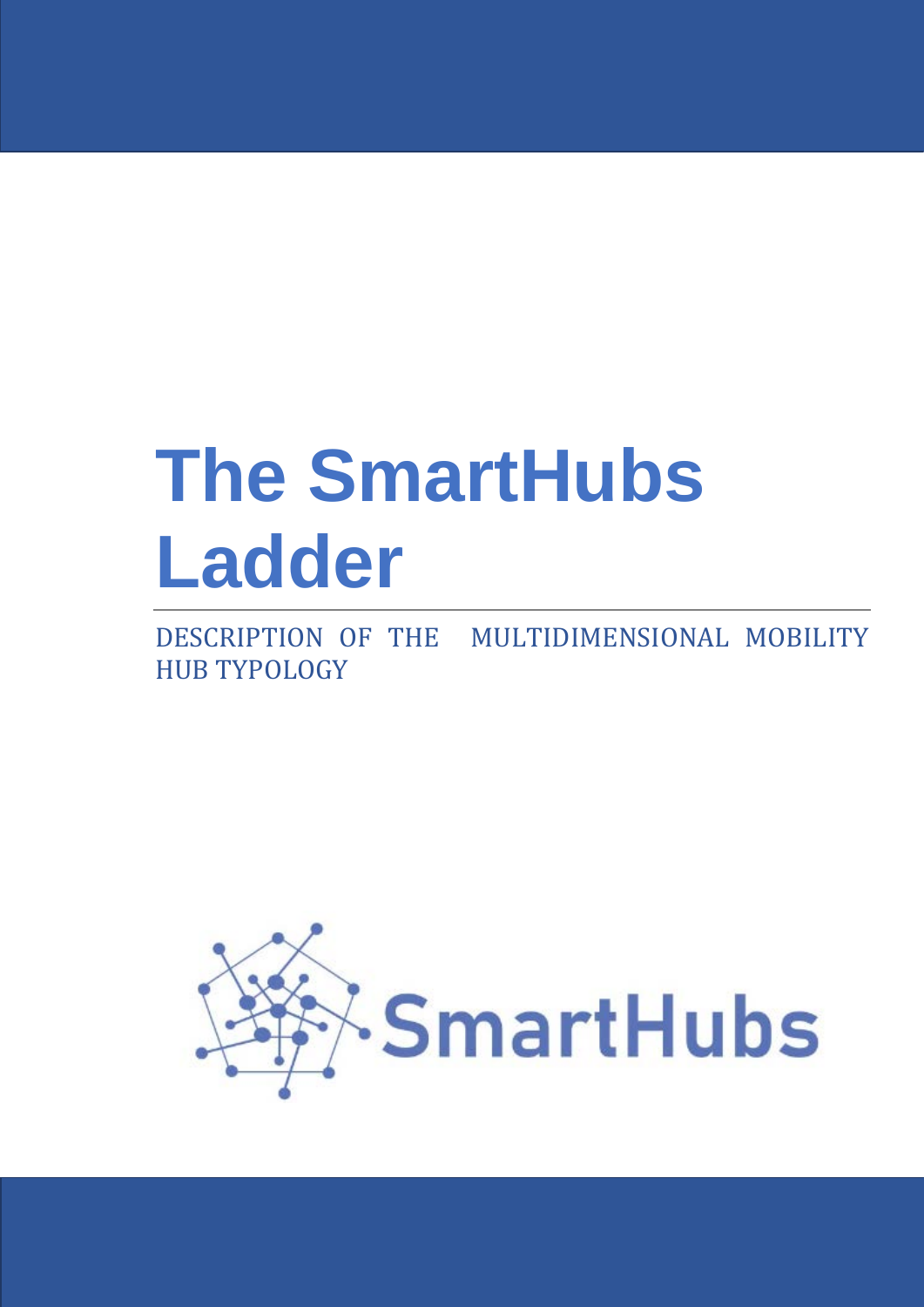## **The SmartHubs Integration ladder – description of the multidimensional mobility hub typology**

A mobility hub, as defined in the SmartHubs project<sup>[1](#page-1-0)</sup>, is a physical location where different shared transport options are offered at permanent, dedicated and well-visible locations and public or collective transport is available at walking distance. Mobility hubs are defined and operationalised in many different ways, and operational hubs differ in size and functionality A common element is the presence of shared mobility services, e.g., shared bikes, shared scooters, and shared cars. Public transport services can be at the hub or at walking distance. Mobility hubs can also provide a range of mobility-related and non-mobility services. Mobility related services can include for example charging points for electric cars or bicycles, a digital pillar providing information. Non-mobility related facilities can include for example waiting area spaces, kiosk for coffee, parcel storage or activity centres.

The concept of "mobility hub" builds upon earlier concepts used in the academic literature and planning practice focussing on physical transfers in the passenger transport domain (e.g. park and ride facilities, multi-modal transfer points) and freight logistics domain (e.g., urban and regional distribution centres). The main value added of the concept is that it can help to provide an integrated planning approach, involving integration between policy instruments involving different modes, infrastructure provision, management and pricing, transport and land use measures and other policy areas.

This document summarises the SmartHubs integration Ladder<sup>1</sup>. The SmartHubs Integration Ladder allows the comparison of different hubs with different services, understanding potential effects, and aiding the integration of societal goals into mobility hub developments. The typology can also help to assess which characteristics create more user value, usage and user satisfaction levels and higher societal impacts in terms of reduced car use and ownership levels, accessibility impacts, impact transport emissions, etc.). The typology is used to classify existing mobility in Europe and made accessible in the [SmartHubs Open Data Platform](https://data.smartmobilityhubs.eu/wiki/Main_Page) which allows an easy "expert crowd" mapping of the operational/planned mobility hubs.

The SmartHubs Integration Ladder is based on three dimensions: the physical, digital and democratic integration dimensions, each dimension having 5 levels. Physical integration describe how well the physical connection of multiple mobility modes and other functions are physically integrated. Digital integration describes how well information from various mobility offerings are integrated into a single digital platform. The third dimension is democratic integration based on principles of participatory governance, encompassing integration of citizens in the development of hubs to create more inclusive hubs catering for the needs of a wide variety of different users. The SmartHubs ladder is visualised below. Based on the ladder, a *Smart Mobility Hub* is defined as a mobility hub which offers advanced levels

<span id="page-1-0"></span><sup>1</sup> Geurs, K.T., Münzel, K., Duran, D., Gkavra, R., Graf, A., Grigolon, A., Hansel, J., Kirchberger, C., Klementschitz, R., Martinez Ramirez, L., Pappers, J., 2022. A multidimensional mobility hub typology and inventory. SmartHubs Deliverable D 2.1. Available at: [https://www.smartmobilityhubs.eu/\\_files/ugd/c54b12\\_819c85702a6442c6bebb18538fb93516.pdf](https://www.smartmobilityhubs.eu/_files/ugd/c54b12_819c85702a6442c6bebb18538fb93516.pdf)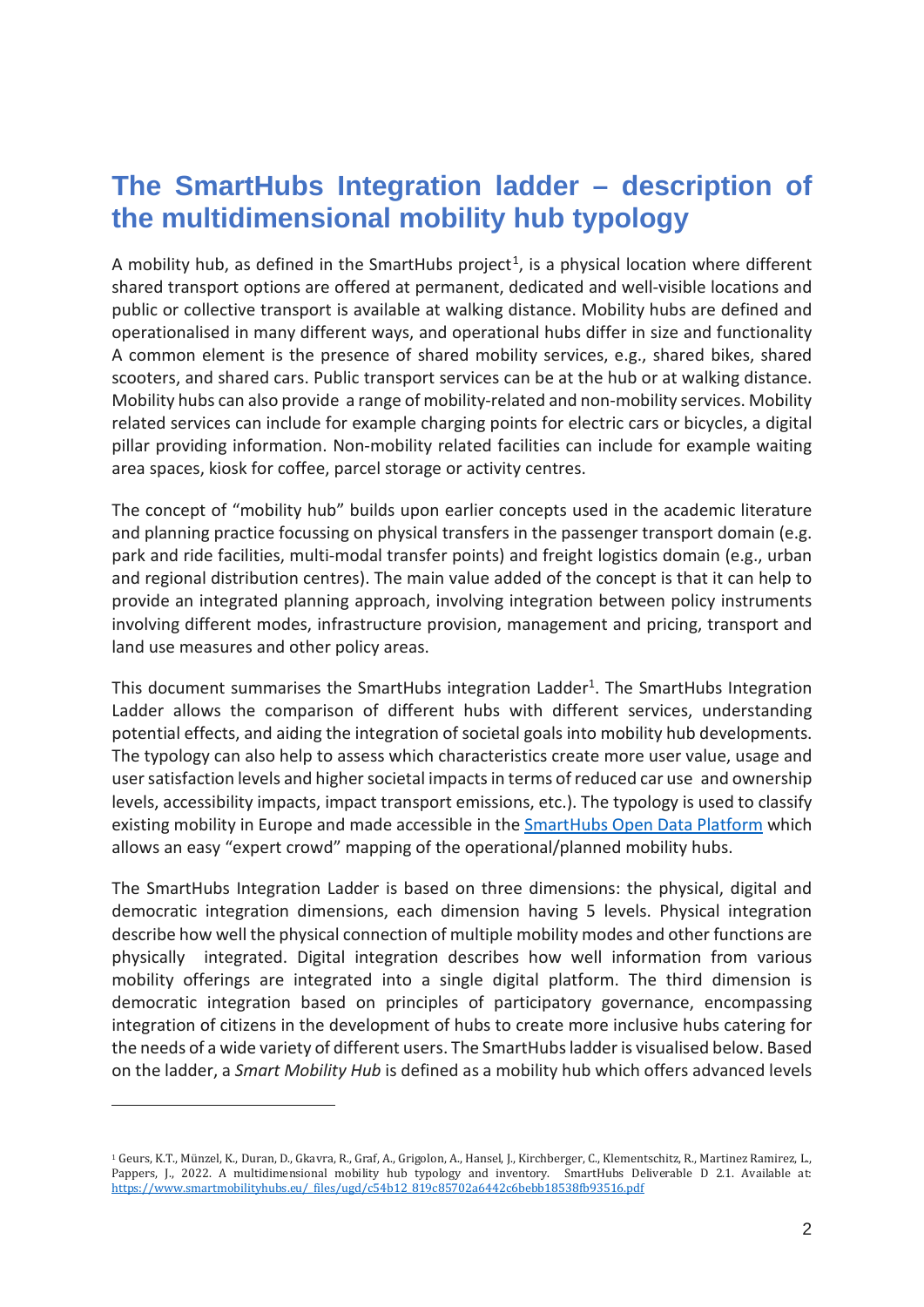of physical, digital and democratic integration (i.e. minimum level 2 on physical, digital and democratic integration).

The higher up the physical, digital and democratic ladders, the "smarter" the mobility hub becomes. Note that going up the ladder (e.g., from level 1 to 2) implies all criteria for the previous level are met. The hypothesis is that the "smarter" the mobility hub, the more user value is created, higher usage and user satisfaction levels are achieved and increased societal impacts can be expected (in terms of reduced car use and ownership levels, accessibility impacts, impact on transport emissions, etc.). In other words, smart mobility hubs with high levels of integration are more likely to become a game changer towards inclusive sustainable urban mobility and accessibility.

|                                 |                | Physical integration                                                                                 | Digital integration                                                                                | Democratic integration                                                                                        |
|---------------------------------|----------------|------------------------------------------------------------------------------------------------------|----------------------------------------------------------------------------------------------------|---------------------------------------------------------------------------------------------------------------|
| Smart<br><b>Mobility</b><br>Hub | 4              | Conflict free and place making                                                                       | Integration of societal goals and<br>policies, and consideration of<br>universal design principles | Social learning                                                                                               |
|                                 | 3              | Visibility and branding                                                                              | Integration of service offers and<br>consideration of universal<br>design principles               | Integration of different<br>knowledge                                                                         |
|                                 | $\overline{2}$ | Wayfinding and consideration of<br>universal design principles                                       | Integration of booking and<br>payment and consideration of<br>universal design principles          | Deliberative engagement of<br>stakeholders, including<br>(vulnerable) user groups                             |
| <b>Mobility</b><br>huh          | 1              | Acceptable walking distance to<br>shared and public transport,<br>minimum inclusive design standards | Digital integration of<br>information                                                              | Appropriate representation of<br>stakeholder interests, no or limited<br>attention for vulnerable user groups |
| Single<br>mobility<br>services  | 0              | No physical integration                                                                              | No digital integration                                                                             | No stakeholder involvement<br>and consideration of<br>(vulnerable) user needs                                 |

*The SmartHubs integration ladder (Source: Figure 2-5 in Geurs et al., 2022)*

The physical, digital and democratic integration dimensions of the SmartHubs Integration Ladder are described below.

#### **Physical integration**

Physical integration describes the effort of clustering mobility and non-mobility services together in public space. Next to placing them close to each other, also visibility and access without physical barriers increase usability and accessibility.

The physical integration ladder comprises the following levels.

- Level 0: **No physical integration.**
	- o One shared transport mode, not at walking distance to public transport, no integration between the modes.
	- o No inclusive design criteria are considered. Level 0 does not entail the application of any principle or other accessibility considerations
- Level 1: **Acceptable walking distance to shared and public transport**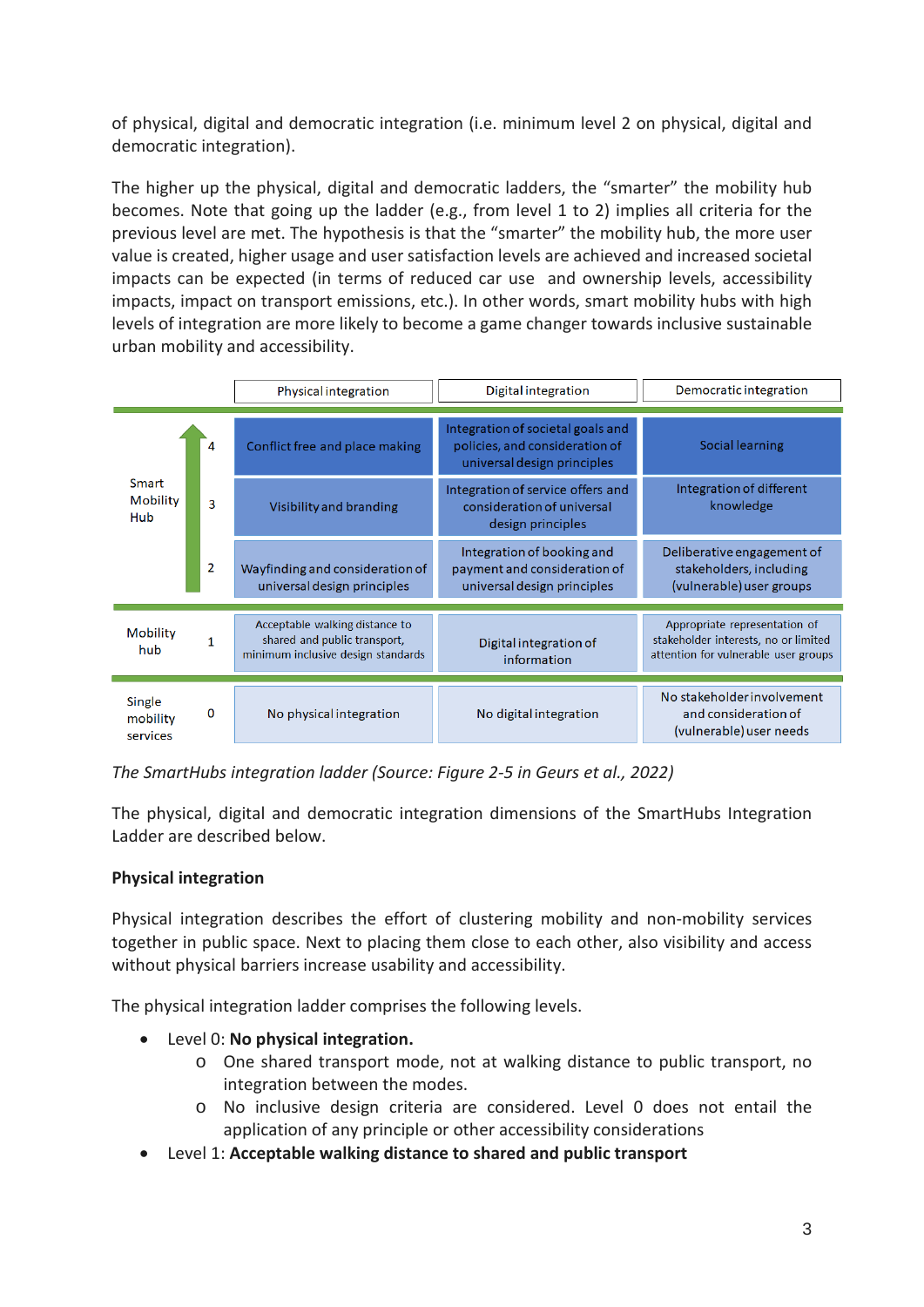- o At least two shared transport modes in acceptable walking distance to public transport.
- o At least one service (e.g., shop, parcel locker, kiosk) in acceptable walking distance.
- o Universal design: the minimum legal design requirements are considered, allowing for example people with disabilities to easily access the hub
- Level 2: **Wayfinding and universal design**
	- o At least two shared transport modes in acceptable walking distance to public transport with wayfinding and information of using the service.
	- o At least one service (e.g., parcel locker, kiosk) in acceptable walking distance.
	- o Universal design principles are considered:
		- Universal design principle 1 Equitable use. The design of the hubs is equally useful for people with diverse abilities.
		- Universal design principle 2 Flexibility in use. The design of the hubs accommodates a wide range of individual preferences and abilities.
		- Universal design principle 3 Simple and Intuitive Use. The use of the hub is easy to understand, regardless of the user's experience, knowledge, language skills, or current concentration level.
		- Universal design principle 4 Perceptible Information. The design of the hub communicates necessary information effectively to the user, regardless of ambient conditions or the user's sensory abilities.
		- Universal design principle 5 Tolerance for Error. The design of the hub minimizes hazards and the adverse consequences of accidental or unintended actions.
		- Universal design principle 6 Low Physical Effort. The different elements of the hub can be reached and used efficiently and comfortably and with a minimum of fatigue.
		- **Universal design principle 7 Size and Space for Approach and Use.** Appropriate size and space are provided for approach, manipulation, and use of the different physical and digital elements of the hub, regardless of the body size of users or their mobility.

#### Level 3: **Visibility and branding**

- o At least two shared transport modes visible from a public transport stop.
- $\circ$  An attractive design of the mobility hub, branding and aesthetically pleasing scheme.
- o At least one service (e.g., shop, parcel locker, kiosk) + information of using the service and potential conflicts (e.g., barriers between the modes that require to cross the road or walk extensively to use different modes).
- o Universal design principles (from level 2) are considered.
- Level 4: **Conflict free and place making**
	- o At least two shared transport modes visible from a public transport stop with no conflicts and information of using the services.
	- o At least two services;
	- o Placemaking and attractive space design. Place making is about creating a pleasant environment for the users. This can include public furniture such as benches, planters, bicycle racks, sheltered waiting areas, and pedestrian lighting elements. Place making can increases the feeling of belonging and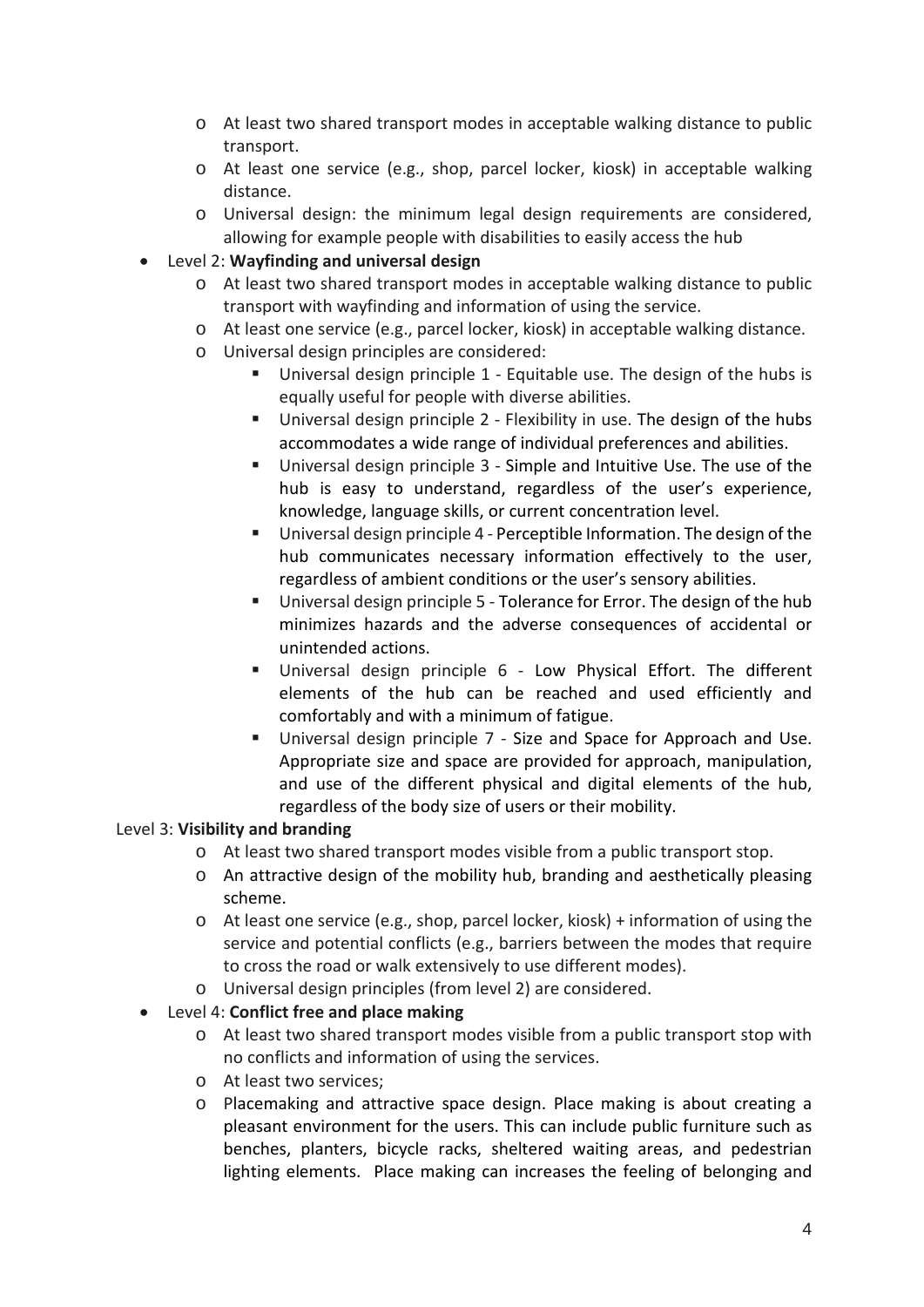comfort, i.e., safe, secure, in a clean, nice-looking area, where they can meet other people and carry out activities

o Universal design principles (from level 2) are considered.

#### **Digital integration**

Digital integration describes the effort of integrating information on one digital platform and making it possible for different information platforms to access information using a standard format. Through digital integration, users can easily access information provided by multiple providers in one place. Examples are travel planners that let users not only identify services offered by different providers or platforms but also plan, book and pay for services of the different providers in a single application. The digital integration levels expand the existing Mobility-as-a-Service topology<sup>[2](#page-4-0)</sup> and include digital accessibility and universal design principles.

The five levels of digital integration of mobility services provided at mobility hubs are as follows:

- Level 0: **No digital integration** of shared and public transport mode options offered at the hub.
	- o Separate services from mobility providers use different platforms.
	- o No inclusive design criteria are considered.
- Level 1: **Integration of information.**
	- o There is decision support for finding the best trip, on a trip-by-trip basis, offered by multimodal travel planners and assistants and/or digital information displays at the hub
	- o Minimum universal design requirements such as simple and intuitive app design.
- Level 2: **Integration of booking and payment and universal design**.
	- o This level offers an extension to travel planners and offer single trip planning, booking and payment options, adding for example public transport ticketing, taxi, or other transport services. It offers easier access to services for end users – such as a mobility marketplace or a one-stop shop where the user can find, book, and pay with the same app.
	- o Universal design principles are considered, including simple and intuitive app design and low-tech or analogue booking alternatives are available. Information in word and pictograms to make it easy to understand the usage. Analogue options are available, including options for booking and payment on site or via phone call.
- Level 3: **Integration of the service offer,** including contracts and responsibilities.
	- o This level represents integration of the service offer. Service is bundled, possibly subscription-based. MaaS operators creates value for suppliers and

<span id="page-4-0"></span><sup>2</sup> Sochor, J., Arby, H., Karlsson, I.C.M., Sarasini, S., 2018. A topological approach to Mobility as a Service: A proposed tool for understanding requirements and effects, and for aiding the integration of societal goals. Research in Transportation Business and Management 27, 3-14 10.1016/j.rtbm.2018.12.003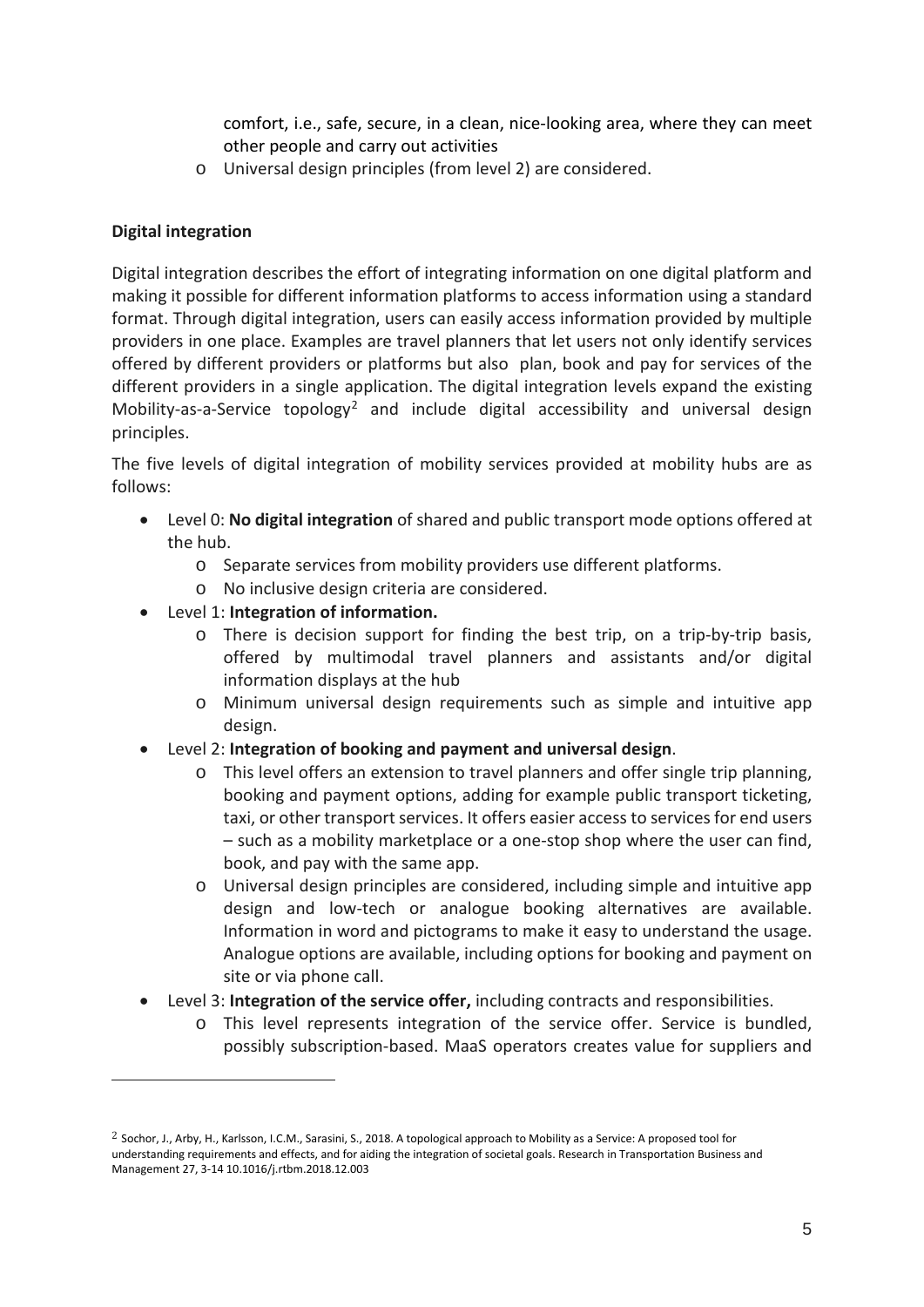users and typically work more closely with preferred suppliers, often one per mode, in order to not only attempt to run a profitable business, but also to create value for (and attract) the suppliers and, with that, better deals for its customers.

- o Universal design principles are considered, such as simple and intuitive app design and low-tech or analogue trip booking alternatives.
- Level 4: **Integration of societal goals, policies and incentives**.
	- o Incentives are implemented in the MaaS- or individual services, reflected by how well local, regional, and/or national policies and goals are integrated into the service.
	- o The public authorities on a city, regional or national level can influence the societal and ecological impacts of mobility services, i.e. influencing users' behaviour by setting conditions for the operators (and individual transport service providers) so that they will create incentives for desired behaviour, such as reduced private car ownership and use, a more accessible, liveable city, etc.
	- o Universal design principles are considered, including simple and intuitive app design and low-tech or analogue booking alternatives.

### **Democratic (participatory) integration**

Democratic integration is based on principles of participatory governance, encompassing integration of citizens in the development of hubs to create more inclusive hubs catering for the needs of a wide variety of different users. The approach highlights the rights and duties of both takers and givers and allows for a more differentiated evaluation of what is going on in a process. Based on criteria for participatory governance and principles of universal design, the democratic integration ladder comprises the following levels:

- Level 0: **No involvement or consideration of stakeholder interests and user needs**.
	- o No involvement of stakeholders in the process.
	- o No inclusive design criteria are considered.
- Level 1: **Appropriate representation of stakeholder interests.**
	- o Democratic value: Participation takers got asked in consultation processes, stakeholder dialogs, or similar formats.
	- o Participation takers have recognized the information provided and have shown responsivity.
	- o The usage of service also belongs to this level.
	- o No to limited attention to include vulnerable users explicitly as participation takers
	- o Participation method: conducting a survey, handing out flyers, brochures, etc.
- Level 2: **Deliberative engagement of stakeholders**.
	- o Democratic value: the exchange of positions and interests, but there does not necessarily need to be a change in the existing planning. Vulnerable to exclusion groups are explicitly addressed as stakeholders and invited to contribute to the process.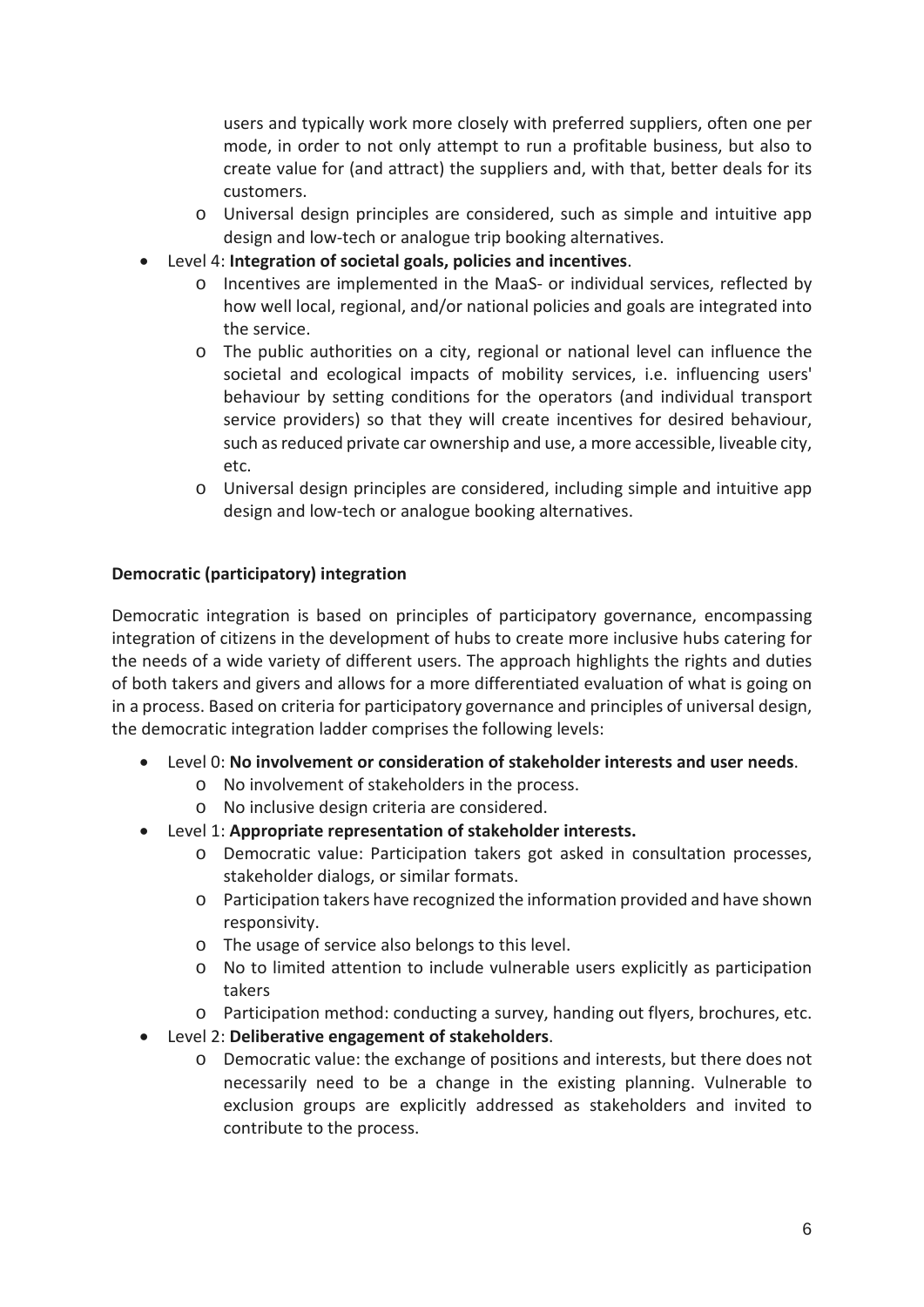- o Participation takers including vulnerable users argumentatively engage in decision-making. Different positions are exchanged and have been heard in a participation process.
- o Participation takers including vulnerable users actively took part in a format offered.
- o Participation givers make an invitation for participation and listen to the articulation of stakeholder interests.
- o Participating method include a public hearing, organized walks with citizens, or an invitation to send feedback via mail and to which content the administration reacts, etc.
- Level 3: **Integration of different knowledge**.
	- o Democratic value: the step from Level 2 to Level 3 is a little fluent. Input gets integrated into the decision-making process in level 3. There needs to be an open question instead of a fixed plan that participation takers can comment on.
	- o Participation takers including vulnerable users actively argue or deny with a policy, product, or process. Ideas, wishes, worries or conceptions of participation takers have been integrated into the participation process. They have been developed further collaboratively with participation givers and contributed to an outcome of the process.
	- o Participation givers create room for decision making, and participation takers are willing to make informed decisions.
	- o Participation method include a public hearing, interactive exchange during organized walks with citizens, vulnerable to exclusion groups, members of the organized civil society, etc. All formats need some kind of documentation of results that are collectively agreed on so the input can be integrated into the decision-making process. It may not always be feasible to change plans according to the input of participation processes but some sort of examination needs to happen to see if it us possible to follow a certain proposal from citizens.
- Level 4: **Social learning.**
	- o Participation takers including vulnerable users and givers have networked and integrated into the community.
	- o Participation has been made permanent or is meant to become permanent.
	- o Participation processes have taken on a life of their own and become independent from external moderation.
	- o Participation method: permanent and independent exchange between participation givers and takers, so mutual understanding and interaction get institutionalized. That could be in the form of a monthly round table, common and actively used mailing lists to correspond on specific topics, the founding of associations, fixed responsibilities within municipal administration, etc.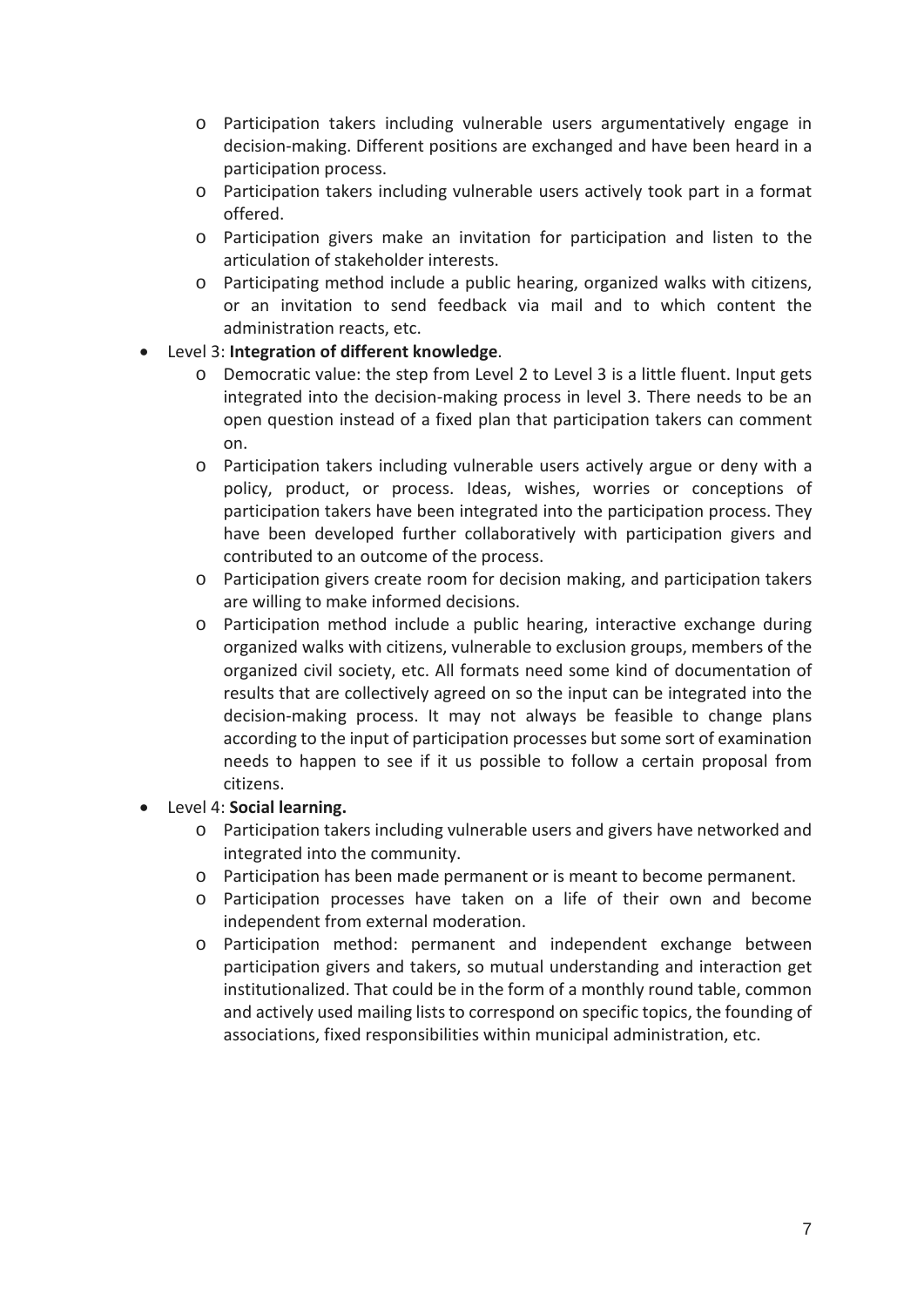*The SmartHubs integration ladder - summary*

|         | <b>Physical integration</b>                                                                                                                                                                                                                                                                                                                            | <b>Digital integration</b>                                                                                                                                                                                                                                                                                                            | <b>Democratic integration</b>                                                                                                                                                                                                                                                            |
|---------|--------------------------------------------------------------------------------------------------------------------------------------------------------------------------------------------------------------------------------------------------------------------------------------------------------------------------------------------------------|---------------------------------------------------------------------------------------------------------------------------------------------------------------------------------------------------------------------------------------------------------------------------------------------------------------------------------------|------------------------------------------------------------------------------------------------------------------------------------------------------------------------------------------------------------------------------------------------------------------------------------------|
| Level 4 | <b>Conflict free and place making</b><br>At least two shared transport modes<br>visible from a public transport stop<br>with no conflicts and information of<br>using the services and at least two<br>services. Universal design principles<br>are considered                                                                                         | Integration of societal goals, policies<br>and incentives<br>Local, regional, and/or national<br>policies and goals are integrated into<br>the service. Universal design<br>principles are considered, including<br>simple and intuitive app design and<br>low-tech or analogue booking<br>alternatives                               | <b>Social learning</b><br>Participation takers and givers,<br>including vulnerable users, have<br>networked and integrated into the<br>community, participation becomes<br>permanent and independent                                                                                     |
| Level 3 | <b>Visibility and branding</b>                                                                                                                                                                                                                                                                                                                         | <b>Integration of service offers</b>                                                                                                                                                                                                                                                                                                  | Integration of different knowledge                                                                                                                                                                                                                                                       |
|         | At least two shared transport modes<br>visible from a public transport stop<br>and at least one service (e.g., shop,<br>parcel locker, kiosk), information<br>about the service and potential<br>conflicts, attractive design of the<br>mobility hub, branding and<br>aesthetically pleasing scheme.<br>Universal design principles are<br>considered. | Shared and public transport services<br>at the hub are bundled, possibly<br>subscription-based. Universal design<br>principles are considered, including<br>simple and intuitive app design and<br>low-tech or analogue booking<br>alternatives                                                                                       | Participation takers, including<br>vulnerable users, argue or deny<br>positions, their input is integrated<br>into the participation process,<br>participation givers create a room<br>for decision making                                                                               |
| Level 2 | Wayfinding and universal design                                                                                                                                                                                                                                                                                                                        | Integration of booking and payment                                                                                                                                                                                                                                                                                                    | Deliberative engagement of<br><b>stakeholders</b>                                                                                                                                                                                                                                        |
|         | At least two shared transport modes<br>in acceptable walking distance to<br>public transport with wayfinding and<br>information of using the service and<br>at least one service (e.g., parcel<br>locker, kiosk) in acceptable walking<br>distance. Universal design principles<br>are considered                                                      | and universal design<br>Easy access to services for end users<br>- such as a mobility marketplace or a<br>one-stop shop where the user can<br>find, book, and pay with the same<br>app. Universal design principles are<br>considered, including simple and<br>intuitive app design and low-tech or<br>analogue booking alternatives. | Participation takers, including<br>vulnerable users, argumentatively<br>engage in decision-making,<br>exchange of positions, active<br>participation, participation givers<br>invite participation and listen to<br>stakeholder interests, including<br>those of vulnerable user groups. |
| Level 1 | Acceptable walking distance to                                                                                                                                                                                                                                                                                                                         | <b>Integration of information</b>                                                                                                                                                                                                                                                                                                     | Appropriate representation of                                                                                                                                                                                                                                                            |
|         | shared and public transport<br>At least two shared transport modes<br>in acceptable walking distance to<br>public transport and at least one<br>service (e.g., shop, parcel locker,<br>kiosk) in acceptable walking distance.<br>Minimum legal inclusive design<br>requirements are considered                                                         | Multimodal travel planners can be<br>used to plan mobility offerings at<br>hubs. Minimum inclusive design<br>requirements are considered such as<br>simple and intuitive app design.                                                                                                                                                  | stakeholder interests<br>Participation takers got asked into<br>a consultation process, Information<br>are recognized. No or limited<br>attention to involve vulnerable user<br>groups.                                                                                                  |
| Level 0 | No physical integration. One shared<br>transport mode, not at walking<br>distance to public transport, no<br>integration between the modes. No<br>universal design criteria are<br>considered                                                                                                                                                          | No digital integration of shared and<br>public transport mode options<br>offered at the hub. There are<br>separate services and platforms for<br>each mode. No universal design<br>criteria are required                                                                                                                              | No involvement or consideration<br>of stakeholder interests and user<br>needs.                                                                                                                                                                                                           |

*Source: Table 2-1 from Geurs et al. (2022)*